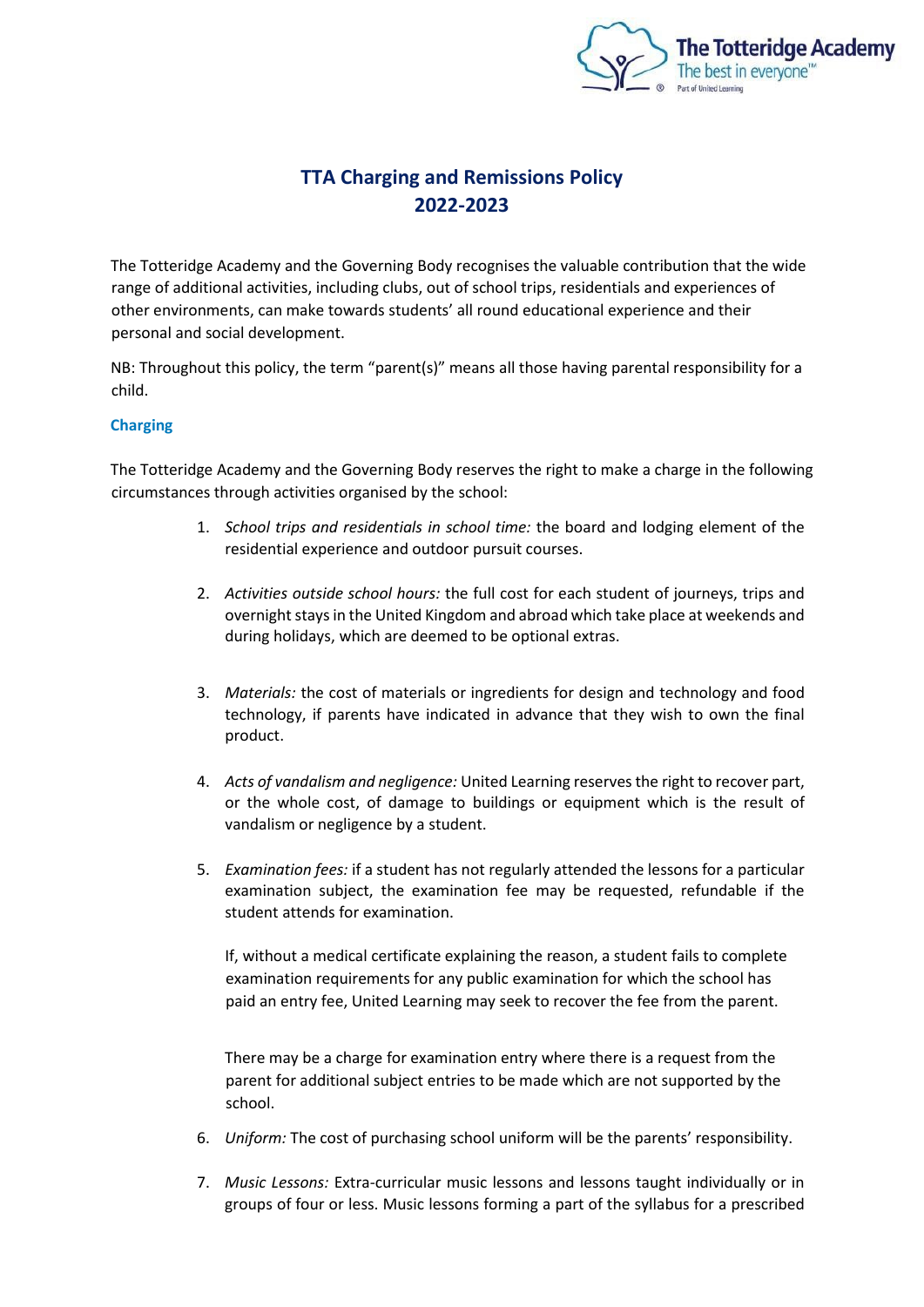

public examination which is a syllabus for which the pupil is being prepared at the school will be the school's responsibility as will music lessons forming part of the

- 8. National Curriculum or part of the provision for religious education in the academy's basic curriculum.
- 9. *Out of School Hours Child Care*: All costs borne by the school in supplying supervision out of school hours.
- 10. *School Transport*: Transport to and from school where the pupil is not eligible under the Local Education Authority's guidelines.
- 11. *Provision of Education and use of Facilities*: to those persons who are not registered pupils at the school.

## **Remissions**

Where the parent of a student is in receipt of qualifying state benefit(s), the school will remit in full the cost of board and lodging for any residential activity that is organised for the student and which takes place within school time. This will also be the case where the residential activity forms part of the syllabus for a public examination.

The school may remit charges in full or in part to other parents after considering other specific hardship cases.

United Learning schools invite parents to apply, in the strictest confidence, for the remission of charges in part or in full. The Head will authorise remission in consultation with the Chair of Local Governing Body.

### **Special Education Needs**

The Totteridge Academy will not charge for the cost of providing the special education needs of a pupil where these have been agreed with the Local Education Authority.

#### **Insurance**

Any insurance costs will be included in charges made for trips or activities.

## **Voluntary contributions**

Nothing in this policy statement precludes United Learning schools from inviting parents to make voluntary contributions.

#### **Monitoring, Evaluation and Review**

The Governing Body will review this policy at least every two years and assess its implementation and effectiveness. The policy will be promoted and implemented throughout the academy.